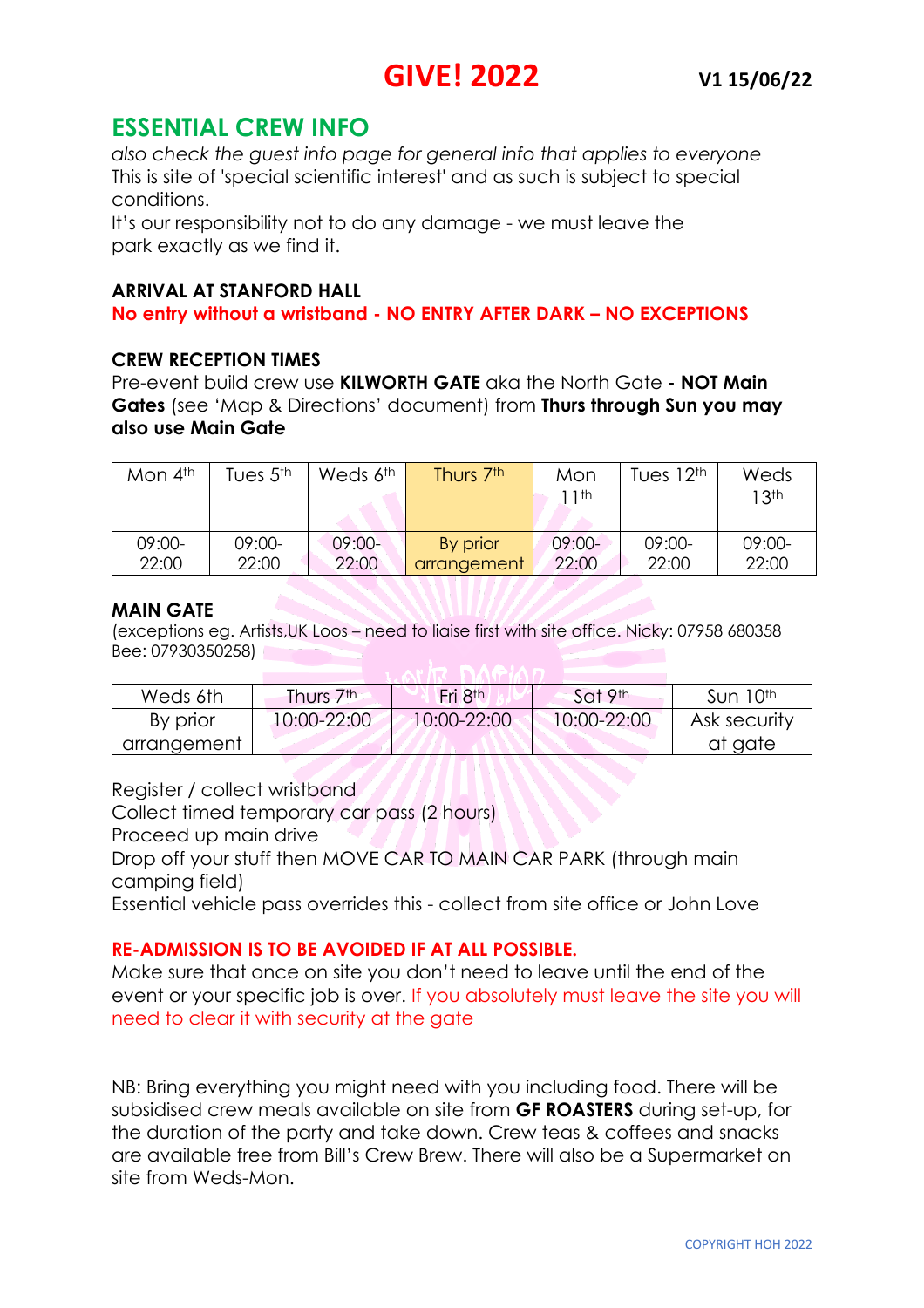# **CREW CAMPING**

Crew can camp anywhere in the main camping area or the crew areas If your vehicle is not essential, please move it to the car park as soon as you've dropped off your stuff. You will be given a timed temporary pass that allows you 2 hours to do this.

If your vehicle is essential (REALLY) and needs to be at your base or in the essential vehicle mini car park over the event days, you need to come get an essential vehicle pass from the site office

Don't camp or park in the access lanes or pitch tents too close together in case the emergency services need access.

## **CAMPING UNDER TREES IS DANGEROUS**

Many of the trees are very old and branches often fall off without warning. You could easily be killed if one lands on you. If you still decide to camp under a tree leave at least a 3m gap from the trunk and understand that it's ENTIRELY AT YOUR OWN RISK.

Crew live-in vehicles with a Camper Van Pass (issued free at reception) will be allowed in the crew areas and the Main Camping field and may camp alongside mates in tents - If your camper is really big, please park at the edges of the field so you don't mess up everyone else's view. Power for a few camper vans may be available if we have any spare but you'll need to negotiate a fee for this with Andy Walton (site power)

### **CAMPFIRES**

You may have a fire by your camp, but you MUST use a FIRE DISH. Firewood will be available for sale from the site office.

You may take fallen wood from the woods - but PLEASE don't steal wood from the farm.

Don't leave any ash, or singed grass, or digging - Leave the park exactly as you find it.

### **FIRE SAFETY**

Tent fires are extremely dangerous - and very fast

Get out - Stay out - Alert Security, Site office or Paramedics.

Stay calm - move quickly - get everyone out and clear from the area.

Ensure that tents, campers or caravans are kept at least 3 metres apart.

Bring the correct extinguishers (Wood/paper = water / Electrical = CO2) - and make sure they're up to date

If you use LPG, keep it separate and locked

If you have anything electrical make sure it's PAT tested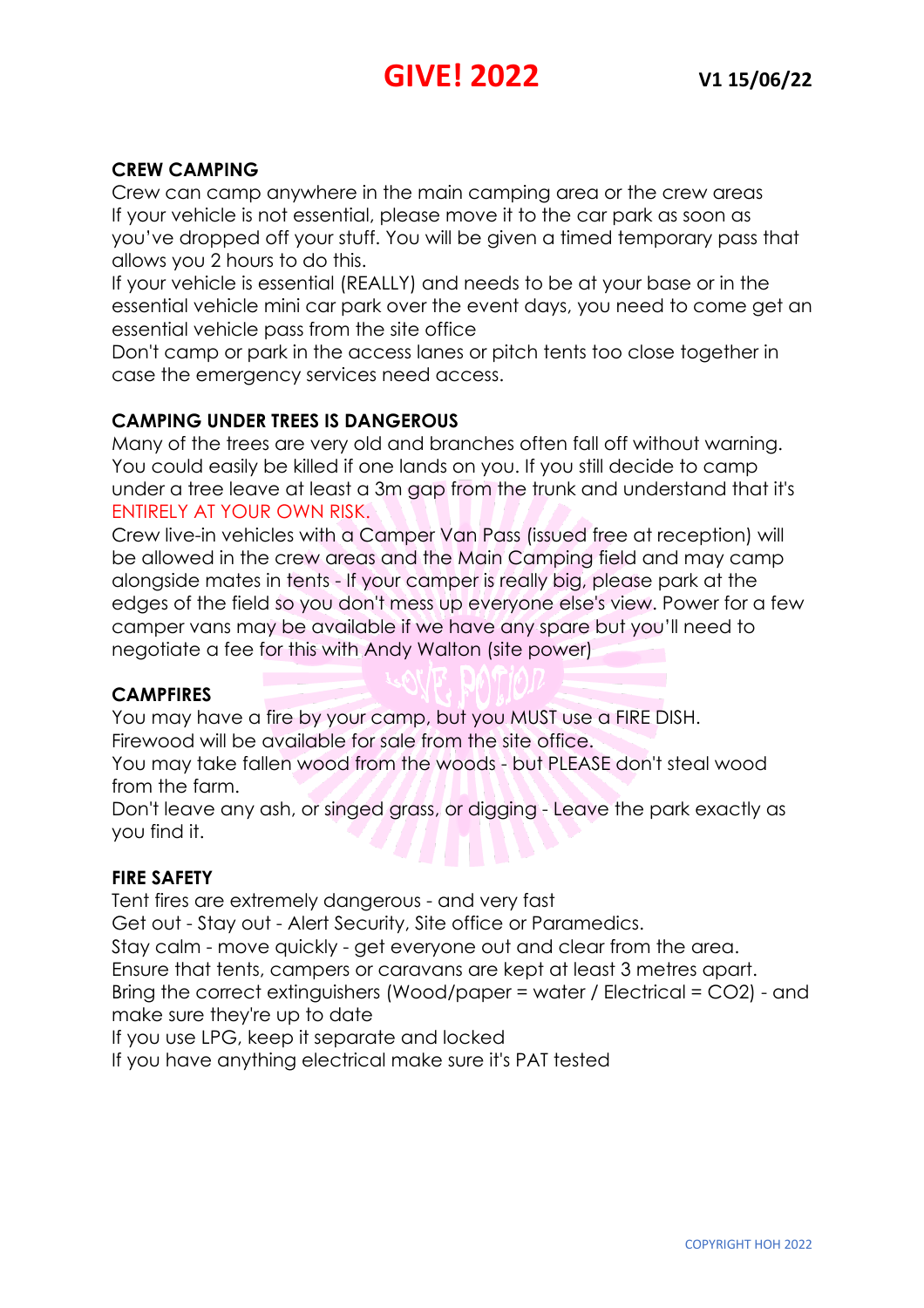### **CREW BREW & CREW MEALS**

Bring your own food and cooking facilities – be as self-reliant as possible Subsidised Crew meals will be available from GF ROASTERS who will be open from Tuesday set-up til Tuesday take- down. Located opposite the main bar. (Certain HODs, as agreed prior to the event, including some advance set-up crew, security & first aid will be given meal vouchers, to be collected from the site office)

Crew Brew will be serving tea, coffee & biscuits from Tuesday til Tuesday. Egg, Bacon or Cheese sarnies will be available in the mornings.

**There will be a Crew Drinks on Weds evening in the main bar.**

#### **CREW KIDS**

Please would you ensure that anyone coming with your crew is aware that, if they are bringing any under 18 year olds, they have to be the parent or court appointed guardian of the children. Children without their parent will not be allowed on site.

At least one of the parents must also be properly registered on the House of Honey website where they can register their children in their records and buy them a kids crew ticket at £15 (+vat) per child or £25 (+vat) for teens. Failure to do this will mean they will be paying full kids price at the gate. Please make sure that children are registered with their tickets paid for by 1st July.

We do this to make sure that we have details of everyone attending on our system - and so that we can provide enough facilities

(under 3s come free – just register them at reception when you arrive)

*The well-being of kids on site is an absolute priority - it's up to all of us to keep our eyes open and get involved if you see a child looking vulnerable or lost*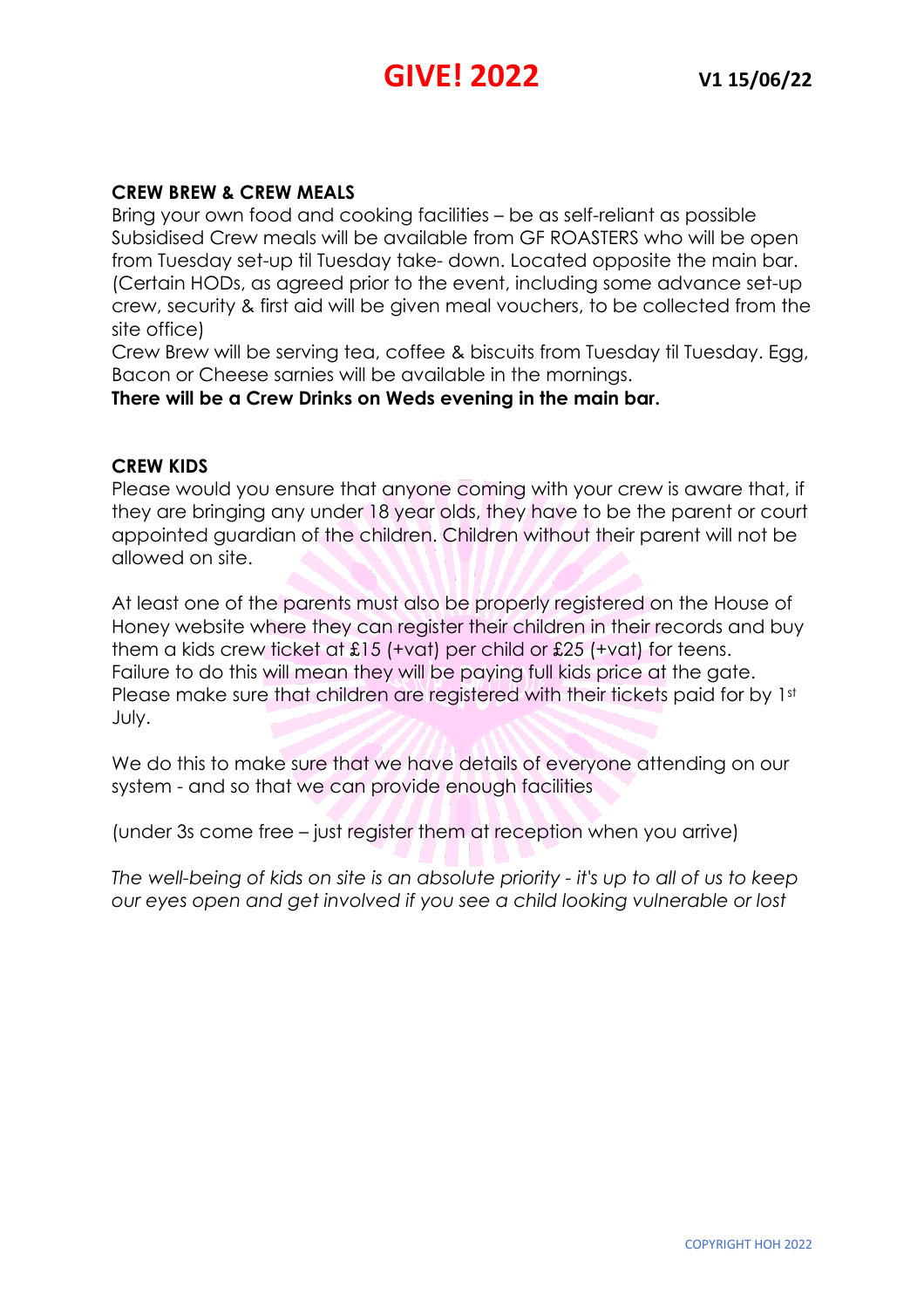# **BANDS & ARTISTS**

## **HoH Main Stage Bands:**

Liaise with Dave Howells from Encore PA to confirm Tech Rider details & stage requirements davidhowells@encorepa.co.uk 07920 517430 *DO THIS NOW!*

### **Treehouse Bands:**

No need to contact Dave in advance – just introduce yourself to the Treehouse tech crew in advance of your set time

## **Band parking – HoH Main Stage**

If you need to get a vehicle full of kit to the back of the main stage we may need to assign someone to walk the route with you - ask at reception or artist liaison. For other vehicles use the general car park - NOWHERE is more than a few minutes walk from anywhere else.

# **Artist liaison** - LOCATED BEHIND THE HOUSE OF HONEY STAGE

When you've arrived on site send someone to check in with artist liaison They'll make a note of your stage requirements and explain about getting on and off stage.

Please bring any stage plans and channel lists with you (if needed) or fill one in at Artist Liaison

### **Back Line**

On the House of Honey Stage we have a basic back-line set up of Guitar amp, bass amp and drum kit.

### **Kit**

We have top class engineers and the latest desks and d&b sound systems and we have all the monitoring, mics, stands, DIs that you could wish for.

YUNID

### **Drinks and food for Bands**

There will be beers and soft drinks in the band tent backstage. Your band leader or coordinator will need to pick-up tokens for food (1 token per band member) from the site office.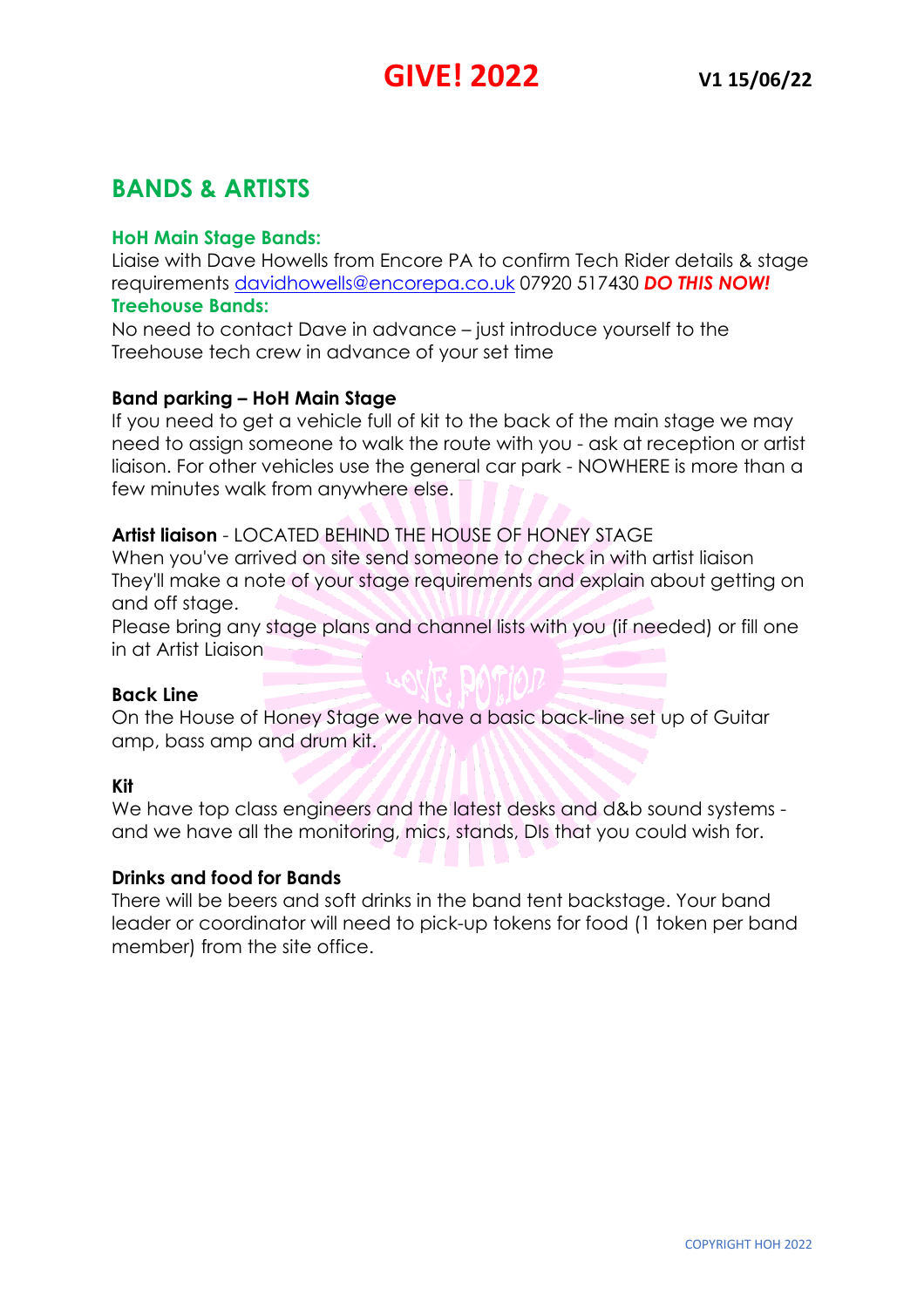## **BACK STAGE**

Demelza is in charge and will tell everything you need to know.

Arrive at least 30 mins before your set.

## **ON STAGE**

the times shown on the programme are the total time allocated to your act. that includes getting on, line-checking, performance, encore - and getting off. Please help us to help you get the longest possible performance time. NB: We will not allow ANY overruns.

YOU MUST FINISH ON TIME PLEASE – or you'll mess up the schedule and be robbing time from other artists

### **Finances**

This year we'll try to make most payments by Bank Transfer. If we haven't already arranged a bank transfer, your band leader or coordinator will need to come to the site office on Sunday afternoon or Monday morning to sort out finances. Please have your bank details available. Ask for Beth or Bee

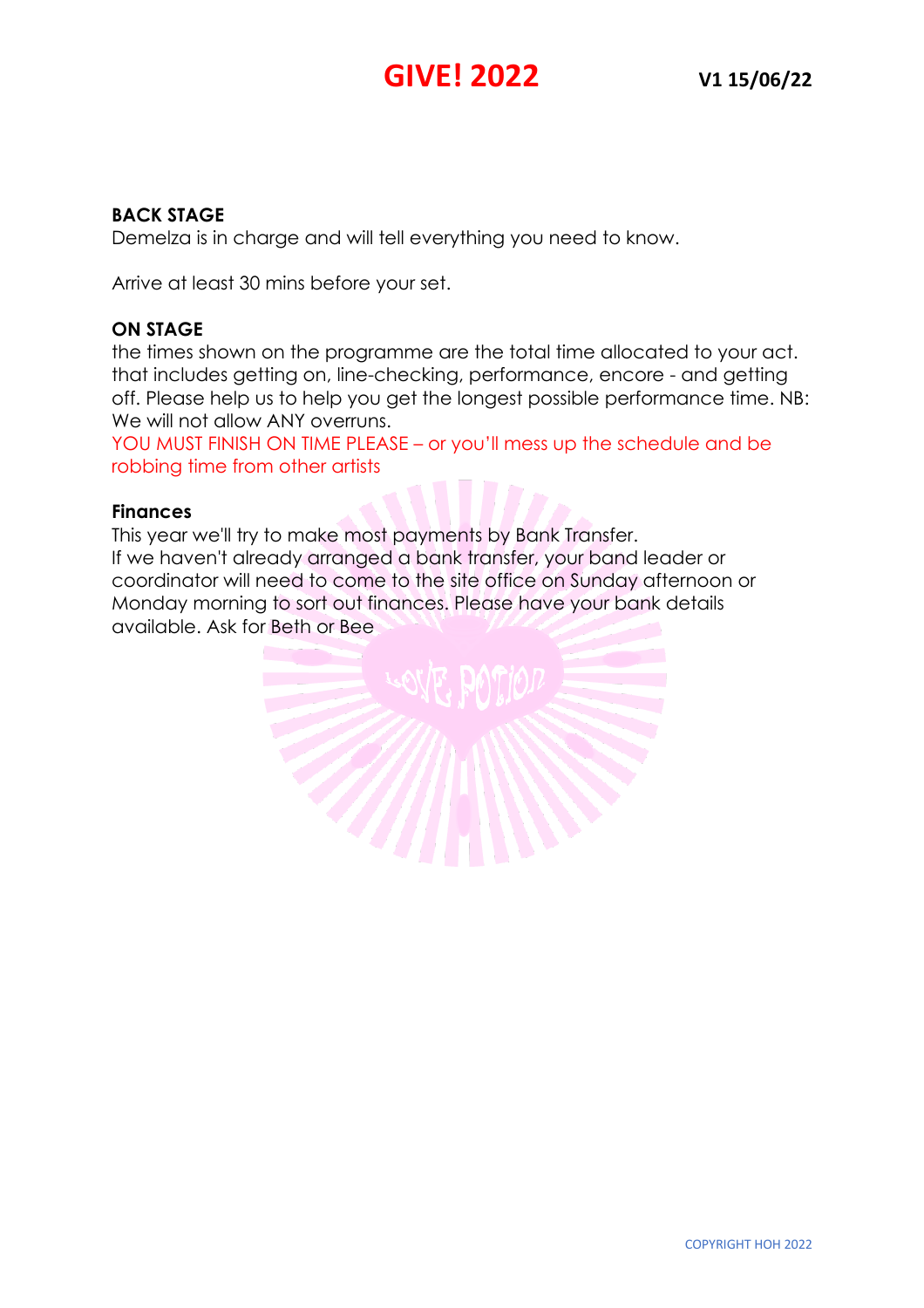# **TRADERS & CATERERS**

**John Love** is Traders' and Caterers' site manager, he'll be around the Trading area or on a radio

### **NB: No single use plastics –** *use only bio-degradable cups, plates & cutlery*

### **Documents**

Make sure you've email us your insurance documents and food safety certificates gigicdecs@talk21.com - and make sure you have copies available on site

### **Setting up:**

Arrive Tues or Weds before dusk. John Love will be around to help you site your pitch. If in doubt, ask at the site office.

Pitches will be marked with a plastic post with your trader's name on it. Pitches are arranged in a giant circle with an access lane through the middle. You can camp behind your pitch with an essential vehicle pass, available either from John Love or Site Office. Non-essential vehicles must be moved to the car park 2 hours from arrival. Live-in vehicles will receive Crew Camper passes at the Gate.

### **Site Inspection**

On Thursday July 7th 10am we will have a site inspection. This will include Health & Safety checks. Please ensure that any visible electrics have current PAT test certification, and that gas bottles are properly stored (they should be separate and locked) and fire extinguishers are up to date. Any food prep areas must have suitable floor covering - even if that's just a secure tarpaulin. They may also ask to see your documentation.

NB. The local authority have been very helpful & supportive. If any suggestions are given listen carefully and assure them that any necessary changes will be made ASAP.

Never contradict them - take notes, smile and nod!! TREAT THEIR ADVICE AS EDUCATION.

### **Attendance**

We will have approx 1500 Givers onsite.

#### **Music - Noise levels**

Unless you have an agreement with us music must be at background levels in your location (ask Daniel from production if in doubt).

NO pumping sound systems will be allowed! We will need to be very strict on this because of the promises we have made to the Estate and to the Council.